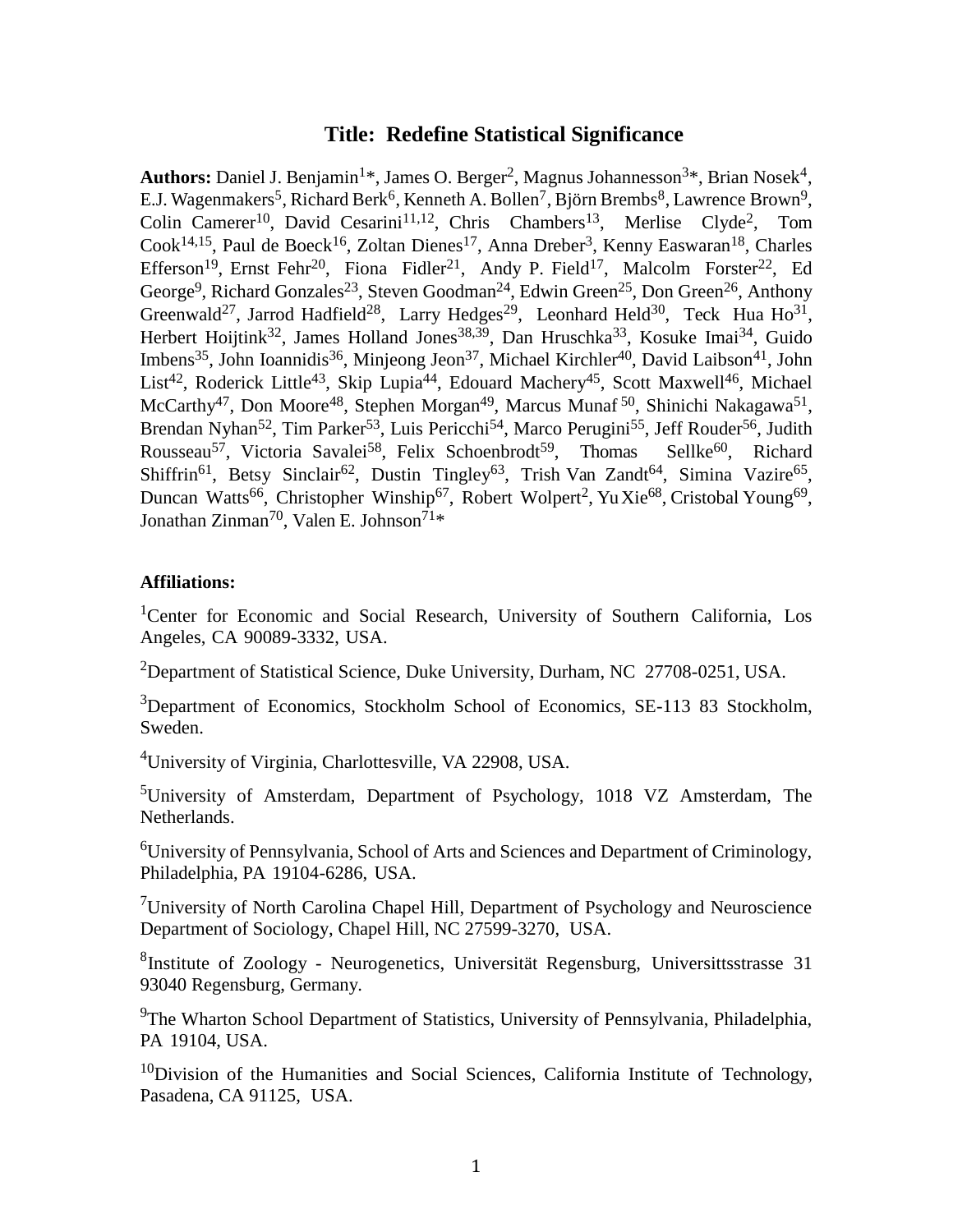<sup>11</sup>Department of Economics, New York University, New York, NY 10012, USA.

<sup>12</sup>The Research Institute of Industrial Economics (IFN), SE- 102 15 Stockholm, Sweden.

<sup>13</sup>Cardiff University Brain Research Imaging Centre (CUBRIC), CF24 4HQ UK.

<sup>14</sup>Northwestern University, Evanston, IL 60208, USA.

<sup>15</sup>Mathematica Policy Research, Washington, DC, 20002-4221, USA.

<sup>16</sup>Department of Psychology, Quantitative Program, Ohio State University, Columbus, OH 43210, USA.

<sup>17</sup>School of Psychology, University of Sussex, Brighton BN1 9QH UK.

<sup>18</sup>Department of Philosophy, Texas A&M University, College Station, TX 77843-4237, USA.

<sup>19</sup>Department of Psychology, Royal Holloway University of London, Egham Surrey TW20 0EX.

<sup>20</sup>Department of Economics, University of Zurich, 8006 Zurich, Switzerland.

<sup>21</sup>School of BioSciences and School of Historical & Philosophical Studies, University of Melbourne, Vic 3010, Australia.

<sup>22</sup>Department of Philosophy, University of Wisconsin - Madison, Madison, WI 53706, USA.

<sup>23</sup>Department of Psychology, University of Michigan, Ann Arbor, MI 48109-1043, USA.

<sup>24</sup>Stanford University, General Medical Disciplines, Stanford, CA 94305, USA.

<sup>25</sup>Department of Ecology, Evolution and Natural Resources SEBS, Rutgers University, New Brunswick, NJ 08901-8551, USA.

 $^{26}$ Department of Political Science, Columbia University in the City of New York, New York, NY 10027, USA.

<sup>27</sup>Department of Psychology, University of Washington, Seattle, WA 98195-1525, USA.

<sup>28</sup>Institute of Evolutionary Biology School of Biological Sciences, The University of Edinburgh, Edinburgh EH9 3JT, UK.

<sup>29</sup>Weinberg College of Arts & Sciences Department of Statistics, Northwestern University, Evanston, IL 60208, USA.

 $30$ Department of Biostatistics, Epidemiology, Biostatistics & Prevention Institute, University of Zurich, 8001 Zurich, Switzer- land.

<sup>31</sup>National University of Singapore, Singapore 119077.

<sup>32</sup>Department of Methods and Statistics, Universiteit Utrecht Padualaan, 3584 CH Utrecht, The Netherlands.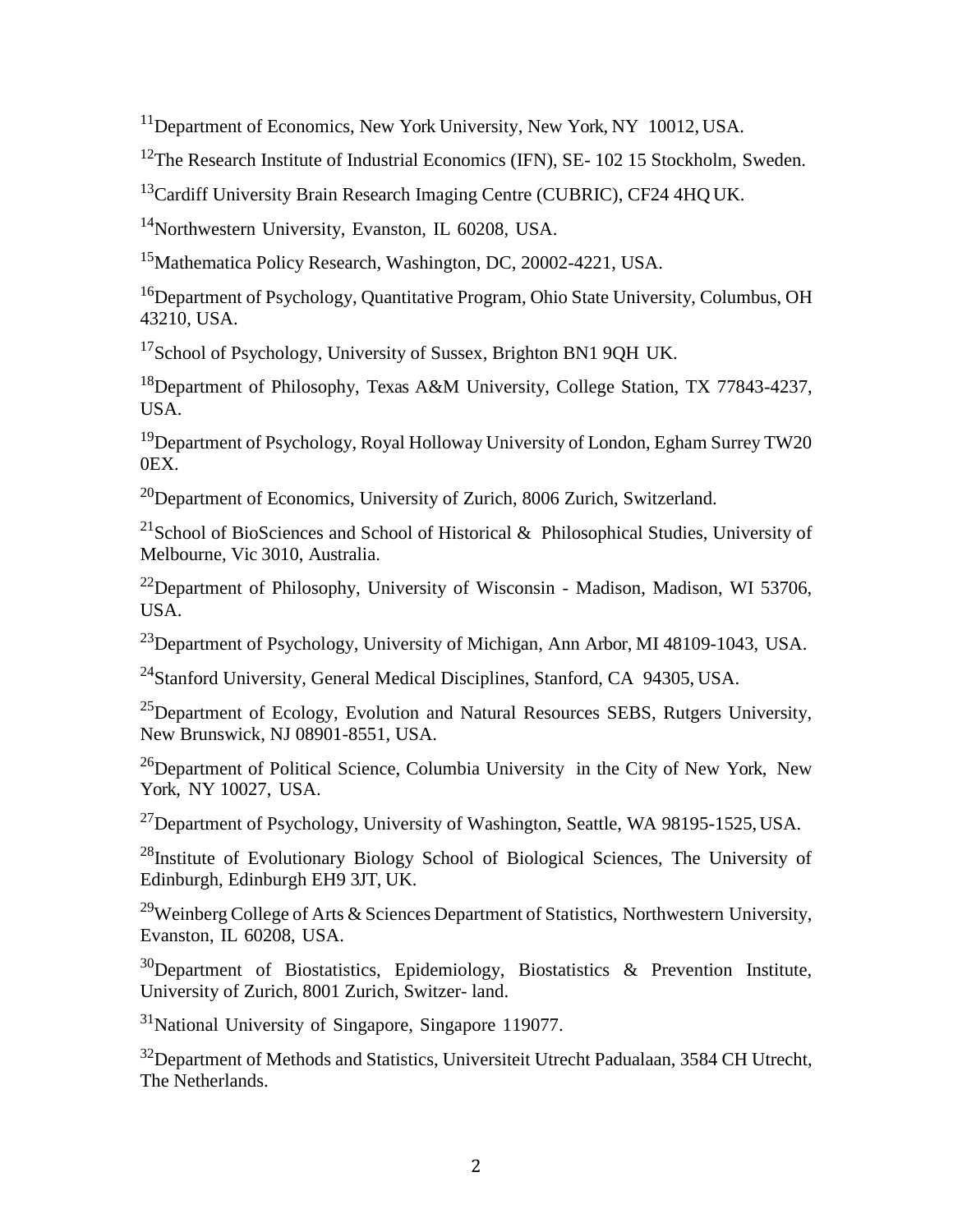$33$ School of Human Evolution and Social Change, Arizona State University, Tempe, AZ 85287-2402, USA.

<sup>34</sup>Department of Politics and Center for Statistics and Machine Learning, Princeton University, Princeton NJ 08544, USA.

<sup>35</sup>Stanford University, Stanford, CA 94305-5015, USA.

<sup>36</sup>Departments of Medicine, of Health Research and Policy, of Biomedical Data Science, and of Statistics and Meta-Research Innovation Center at Stanford (METRICS), Stanford University, Stanford, CA 94305, USA.

<sup>37</sup> Advanced Quantitative Methods, Social Research Methodology, Department of Education, Graduate School of Education & Information Studies, University of California, Los Angeles, CA 90095-1521, USA.

<sup>38</sup>Department of Life Sciences, Imperial College London, Ascot SL5 7PY, UK.

<sup>39</sup>Woods Institute for the Environment, Stanford, CA 94305- 4216, USA.

<sup>40</sup>Department of Banking and Finance, University of Innsbruck and University of Gothenburg, A-6020 Innsbruck, Austria.

<sup>41</sup>Department of Economics, Harvard University, Cambridge, MA 02138, USA.

<sup>42</sup>Department of Economics, University of Chicago, Chicago, IL 60637,USA.

<sup>43</sup>Department of Statistics, University of Michigan, Ann Arbor, MI 48109-2029, USA.

<sup>44</sup>Department of Political Science Center for Political Studies (CPS), Institute for Social Research, University of Michigan, Ann Arbor, MI 48109-1248, USA.

<sup>45</sup>Department of History and Philosophy of Science, University of Pittsburgh, Pittsburgh PA 15260, USA.

<sup>46</sup>Department of Psychology, University of Notre Dame, Notre Dame, IN 46556, USA.

<sup>47</sup>School of BioSciences, University of Melbourne, Vic 3010, Australia.

<sup>48</sup>Haas School of Business, University of California at Berkeley, Berkeley, CA 94720- 1900A, USA.

<sup>49</sup>Johns Hopkins University, Baltimore, MD 21218, USA.

<sup>50</sup>MRC Integrative Epidemiology Unit at the University of Bristol and UK Centre for Tobacco and Alcohol Studies, School of Experimental Psychology, University of Bristol, Bristol BS8 1TU, UK.

<sup>51</sup>Research, Evolution & Ecology Research Centre and School of Biological, Earth and Environmental Sciences, University of New South Wales, Sydney, NSW 2052, Australia.

<sup>52</sup>Department of Government, Dartmouth College, Hanover, NH 03755, USA.

<sup>53</sup>Department of Biology, Whitman College, Walla Walla, WA 99362, USA.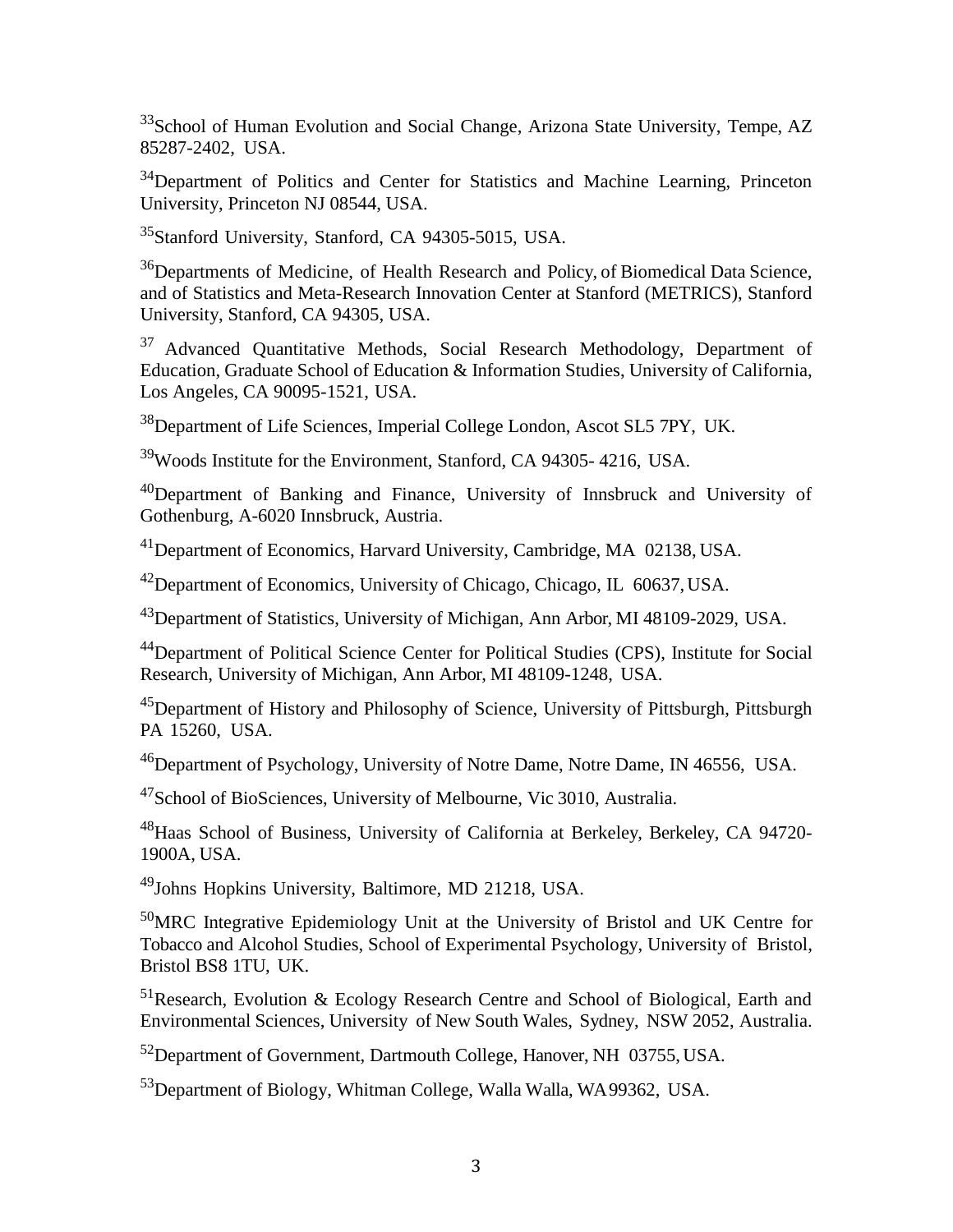<sup>54</sup>Department of Mathematics, University of Puerto Rico, San Juan, PR 00936-8377.

<sup>55</sup>Department of Psychology, University of Milan - Bicocca, 20126 Milan, Italy.

<sup>56</sup>Cognition and Neuroscience Area, Department of Psychological Sciences, University of Missouri Columbia, MO 65211, USA.

<sup>57</sup>Université Paris Dauphine, 75016 Paris, France.

<sup>58</sup>Department of Psychology, The University of British Columbia, Vancouver, BC Canada V6T 1Z4.

<sup>59</sup>Department Psychology (Psychological Methods and Assessment) Ludwig-Maximilians-University Munich, Leopoldstraße 13 80802 Munich, Germany.

<sup>60</sup>Department of Statistics, Purdue University, West Lafayette, IN 47907-2067, USA.

<sup>61</sup>Indiana University, IU Bloomington, College of Arts and Sciences, Psychological and Brain Sciences, Bloomington, IN 47405-7007, USA.

<sup>62</sup>Department of Political Science, Washington University in St. Louis, St. Louis, MO 63130-4899, USA.

<sup>63</sup>Government Department, Harvard University, Cambridge, MA 02138, USA.

<sup>64</sup>Department of Psychology, Ohio State University, Columbus, OH 43210, USA.

<sup>65</sup>University of California, Davis Campus, Davis, CA 95616, USA.

<sup>66</sup>Microsoft Research, Columbia University in the City of New York, New York, NY 10027, USA.

<sup>67</sup>Department of Sociology, Harvard University, Cambridge, MA 02138, USA.

<sup>68</sup>Department of Sociology, Princeton University, Princeton NJ 08544, USA.

<sup>69</sup>Department of Sociology, Stanford University, Stanford, CA 94305-2047, USA.

<sup>70</sup>Department of Economics, Dartmouth College, Hanover, NH 03755-3514, USA.

<sup>71</sup>Department of Statistics, Texas A&M University, College Station, TX 77843, USA.

\*Correspondence to: Daniel J. Benjamin, daniel.benjamin@gmail.com; Magnus Johannesson, magnus.johannesson@hhs.se; Valen E. Johnson, vejohnson@exchange.tamu.edu.

**One Sentence Summary:** We propose to change the default *P*-value threshold for statistical significance from 0.05 to 0.005.

**Main Text:**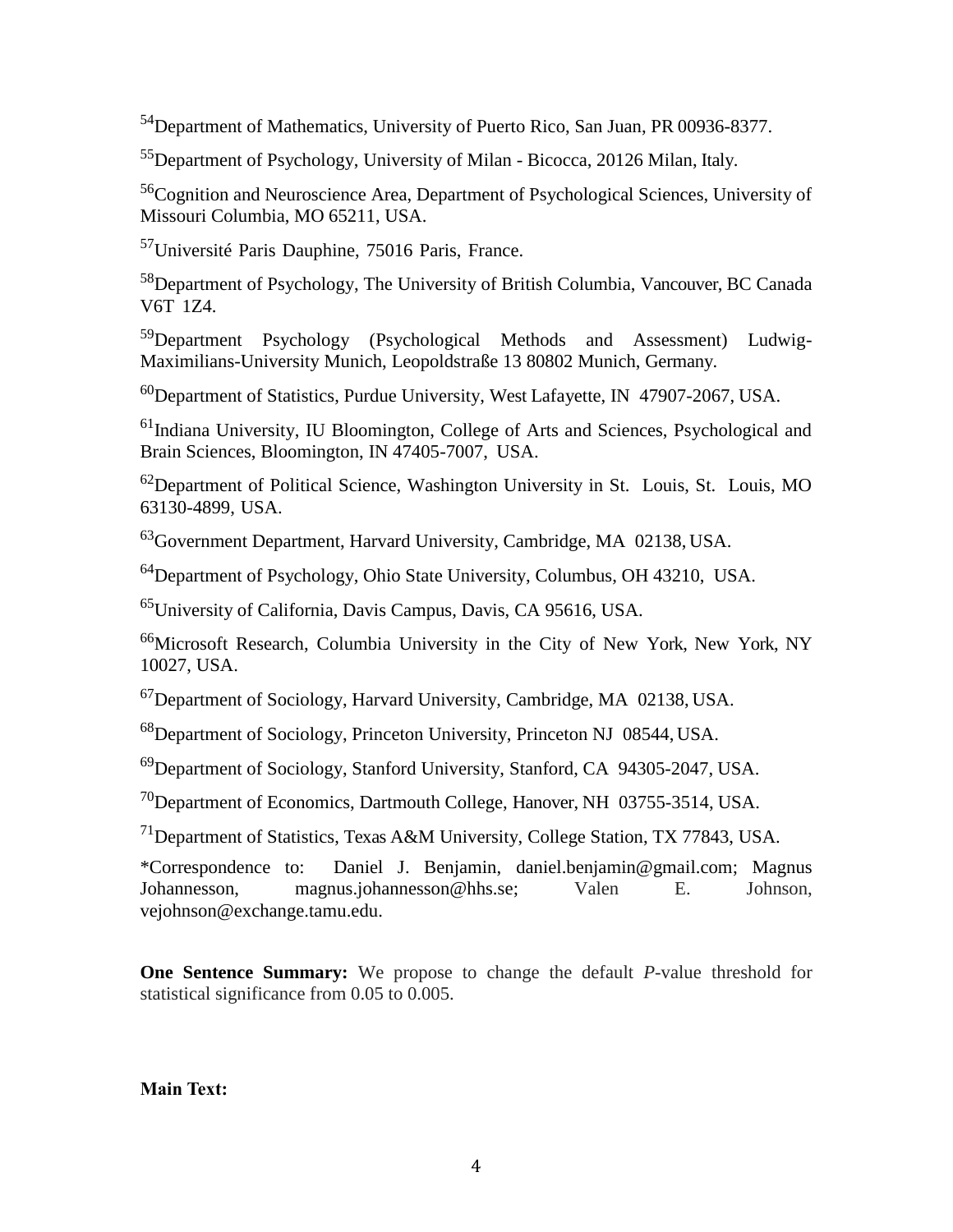The lack of reproducibility of scientific studies has caused growing concern over the credibility of claims of new discoveries based on "statistically significant" findings. There has been much progress toward documenting and addressing several causes of this lack of reproducibility (e.g., multiple testing, P-hacking, publication bias, and underpowered studies). However, we believe that a leading cause of non-reproducibility has not yet been adequately addressed: Statistical standards of evidence for claiming discoveries in many fields of science are simply too low. Associating "statistically significant" findings with  $P < 0.05$  results in a high rate of false positives *even in the absence of other experimental, procedural and reporting problems*.

For fields where the threshold for defining statistical significance is  $P < 0.05$ , we propose a change to  $P < 0.005$ . This simple step would immediately improve the reproducibility of scientific research in many fields. Results that would currently be called "significant" but do not meet the new threshold should instead be called "suggestive." While statisticians have known the relative weakness of using  $P \approx 0.05$  as a threshold for discovery and the proposal to lower it to 0.005 is not new (*1, 2*), a critical mass of researchers now endorse this change.

We restrict our recommendation to claims of discovery of new effects. We do not address the appropriate threshold for confirmatory or contradictory replications of existing claims. We also do not advocate changes to discovery thresholds in fields that have already adopted more stringent standards (e.g., genomics and high-energy physics research; see Potential Objections below).

We also restrict our recommendation to studies that conduct null hypothesis significance tests. We have diverse views about how best to improve reproducibility, and many of us believe that other ways of summarizing the data, such as Bayes factors or other posterior summaries based on clearly articulated model assumptions, are preferable to *P*values. However, changing the *P*-value threshold is simple and might quickly achieve broad acceptance.

#### **Strength of evidence from** *P***-values**

In testing a point null hypothesis  $H_0$  against an alternative hypothesis  $H_1$  based on data  $x_{\text{obs}}$ , the (two-tailed) *P*-value is defined as the probability, calculated under the null hypothesis, that a test statistic is as extreme or more extreme than its observed value. The null hypothesis is typically rejected—and the finding is declared "statistically significant"—if the *P*-value falls below the (current) Type I error threshold  $\alpha = 0.05$ .

From a Bayesian perspective, a more direct measure of the strength of evidence for  $H_1$  relative to  $H_0$  is the ratio of their probabilities. By Bayes' rule, this ratio may be written as:

$$
\frac{\Pr(H_1|x_{\text{obs}})}{\Pr(H_0|x_{\text{obs}})} = \frac{f(x_{\text{obs}}|H_1)}{f(x_{\text{obs}}|H_0)} \times \frac{\Pr(H_1)}{\Pr(H_0)} \equiv BF \times \text{(prior odds)},\tag{1}
$$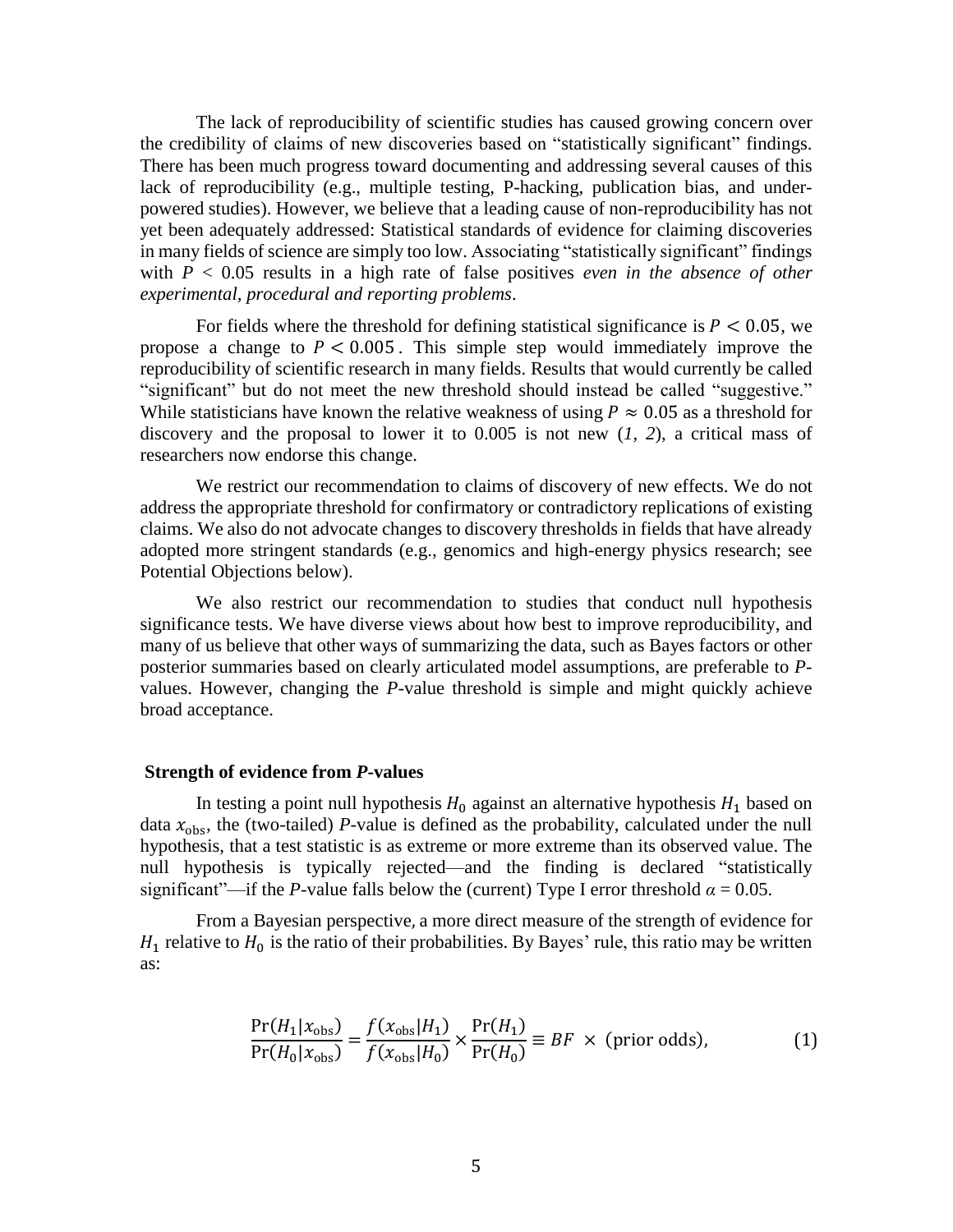where  $BF$  is the Bayes factor that represents the evidence from the data, and the prior odds can be informed by researchers' beliefs, scientific consensus, and validated evidence from similar research questions in the same field. The effects of multiple hypothesis testing, Phacking, and publication bias are to reduce the prior odds of  $H_1$  relative to  $H_0$ . Prediction markets (*3*) and analyses of replication results (*4*) both suggest that for psychology experiments, the prior odds of  $H_1$  relative to  $H_0$  may be only about 1:10. A similar number has been suggested in cancer clinical trials, and the number is likely to be much lower in preclinical biomedical research (*5*).

There is no unique mapping between the *P*-value and the Bayes factor since the Bayes factor depends on  $H_1$ . However, the connection between the two quantities can be evaluated for particular test statistics under certain classes of plausible alternatives (Figure 1).



**Fig. 1**. **Relationship between the** *P***-value and the Bayes Factor.** The Bayes factor (BF) is defined as  $\frac{f(x_{\text{obs}}|H_1)}{f(x_{\text{obs}}|H_2)}$  $\frac{\partial (x_{\text{obs}}|H_1)}{\partial (x_{\text{obs}}|H_0)}$ . The figure assumes that observations are drawn i.i.d. according to  $x \sim N(\mu, \sigma^2)$ , where the mean  $\mu$  is unknown and the variance  $\sigma^2$  is known. The *P*-value is from a two-sided z test (or equivalently a one-sided  $\chi_1^2$  test) of the null hypothesis  $H_0: \mu = 0.$ 

"Power": BF obtained by defining  $H_1$  as putting  $\frac{1}{2}$  probability on  $\mu = \pm m$  for the value of m that gives 75% power for the test of size  $\alpha = 0.05$ . This  $H_1$  represents an effect size typical of that which is implicitly assumed by researchers during experimental design. "Likelihood Ratio Bound": BF obtained by defining  $H_1$  as putting  $\frac{1}{2}$  probability on  $\mu =$  $\pm \hat{x}$ , where  $\hat{x}$  is approximately equal to the mean of the observations. These BFs are upper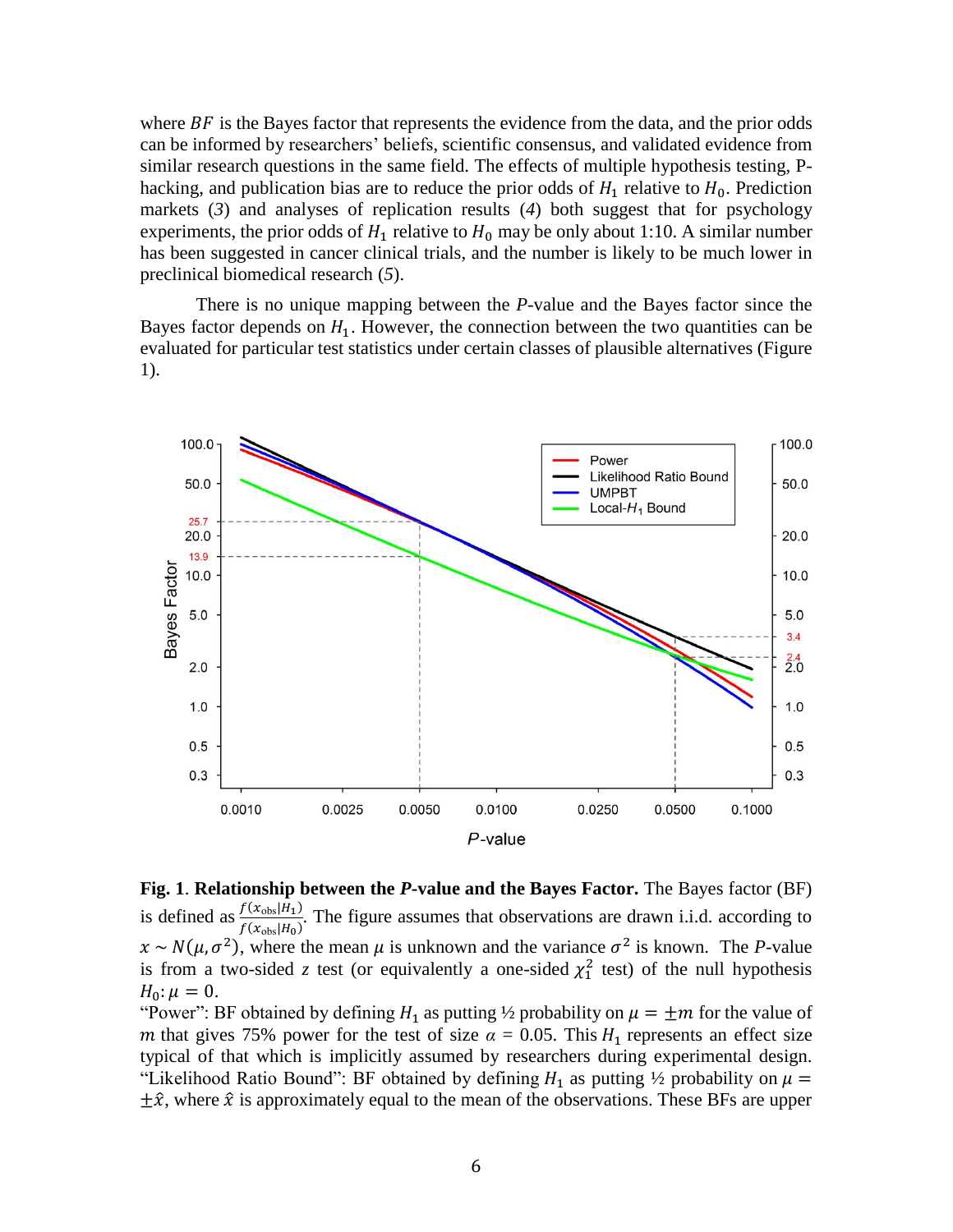bounds among the class of all  $H_1$ 's that are symmetric around the null, but they are improper because the data are used to define  $H_1$ . "UMPBT": BF obtained by defining  $H_1$ according to the uniformly most powerful Bayesian test  $(5)$  that places  $\frac{1}{2}$  probability on  $\mu = \pm w$ , where w is the alternative hypothesis that corresponds to a one-sided test of size 0.0025. This curve is indistinguishable from the "Power" curve that would be obtained if the power used in its definition was 80% rather than 75%. "Local- $H_1$  Bound": BF = 1  $\frac{1}{-ep \ln p}$ , where *p* is the *P*-value, is a large-sample upper bound on BF from among all unimodal alternative hypotheses that have a mode at the null and satisfy certain regularity conditions (*5*). For more details, see the Supplementary Online Materials (SOM).

Figure 1 shows that a two-sided *P*-value of 0.05 corresponds to Bayes factors in favor of  $H_1$  that range from about 2.5 to 3.4 under reasonable assumptions about  $H_1$ . This is weak evidence from at least three perspectives. First, conventional Bayes factor categorizations (*6*) characterize this range as "weak" or "very weak." Second, we suspect many scientists would guess that  $P \approx 0.05$  implies stronger support for  $H_1$  than a Bayes factor of 2.5 to 3.4. Third, using equation (1) and prior odds of 1:10, a *P*-value of 0.05 corresponds to *at least* 3:1 *odds* (i.e., the reciprocal of the product  $\frac{1}{10} \times 3.4$ ) *in favor of the null hypothesis!* 

#### **Why 0.005?**

The choice of any particular threshold is arbitrary and involves a trade-off between Type I and II errors. We propose 0.005 for two reasons. First, a two-sided *P*-value of 0.005 corresponds to Bayes factors between approximately 14 and 26 in favor of  $H_1$ . This range represents "substantial" to "strong" evidence according to conventional Bayes factor classifications (*6*).

Second, in many fields the  $P < 0.005$  standard would reduce the false positive rate to levels we judge to be reasonable. If we let  $\phi$  denote the proportion of null hypotheses that are true,  $(1 - \beta)$  the power of tests in rejecting false null hypotheses, and  $\alpha$  the Type I error/significance threshold, then as the population of tested hypotheses becomes large, the false positive rate (i.e., the proportion of true null effects among the total number of statistically significant findings) can be approximated by

false positive rate 
$$
\approx \frac{\alpha \phi}{\alpha \phi + (1 - \beta)(1 - \phi)}
$$
. (2)

For different levels of the prior odds that there is a true effect,  $\frac{1-\phi}{\phi}$ , and for significance thresholds  $\alpha = 0.05$  and  $\alpha = 0.005$ , Figure 2 shows the false positive rate as a function of power  $1 - \beta$ .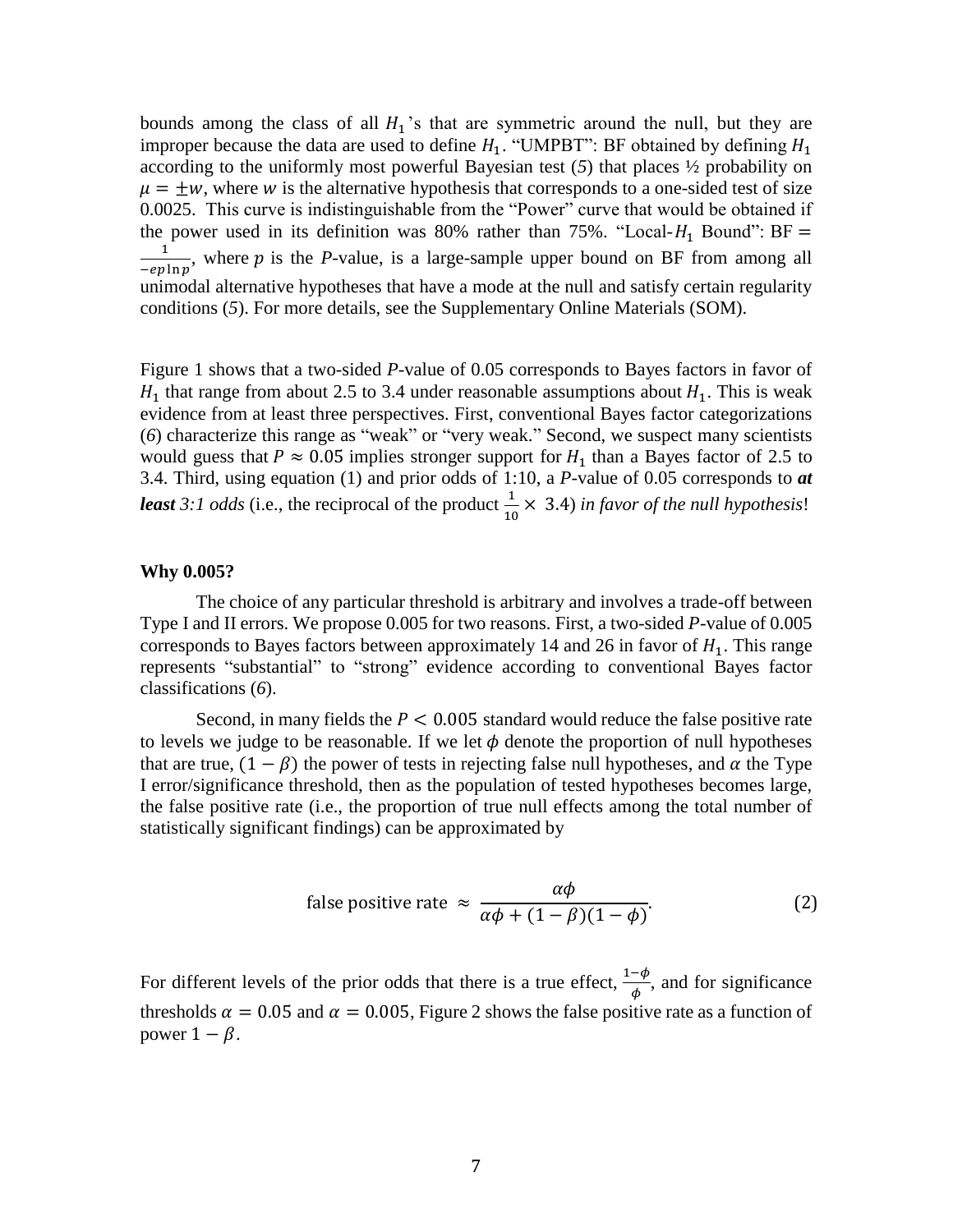

**Fig. 2**. **Relationship between the** *P***-value threshold, power, and the false positive rate.** Calculated according to Equation (2), with prior odds defined as  $\frac{1-\phi}{\phi} = \frac{Pr(H_1)}{Pr(H_0)}$  $\frac{\text{FT}(H_1)}{\text{Pr}(H_0)}$ . For more details, see the Supplementary Online Materials (SOM).

In many studies, statistical power is low (e.g., ref. *7*). Figure 2 demonstrates that low statistical power and  $\alpha = 0.05$  combine to produce high false positive rates.

For many, the calculations illustrated by Figure 2 may be unsettling. For example, the false positive rate is greater than 33% with prior odds of 1:10 and a *P*-value threshold of 0.05, *regardless of the level of statistical power.* Reducing the threshold to 0.005 would reduce this minimum false positive rate to 5%. Similar reductions in false positive rates would occur over a wide range of statistical powers.

Empirical evidence from recent replication projects in psychology and experimental economics provide insights into the prior odds in favor of  $H_1$ . In both projects, the rate of replication (i.e., significance at  $P < 0.05$  in the replication in a consistent direction) was roughly double for initial studies with  $P < 0.005$  relative to initial studies with  $0.005 < P < 0.05$ : 50% versus 24% for psychology (8), and 85% versus 44% for experimental economics (*9*). Although based on relatively small samples of studies (93 in psychology, 16 in experimental economics, after excluding initial studies with  $P > 0.05$ ), these numbers are suggestive of the potential gains in reproducibility that would accrue from the new threshold of  $P < 0.005$  in these fields. In biomedical research, 96% of a sample of recent papers claim statistically significant results with the  $P < 0.05$  threshold (*10*). However, replication rates were very low (*5*) for these studies, suggesting a potential for gains by adopting this new standard in these fields as well.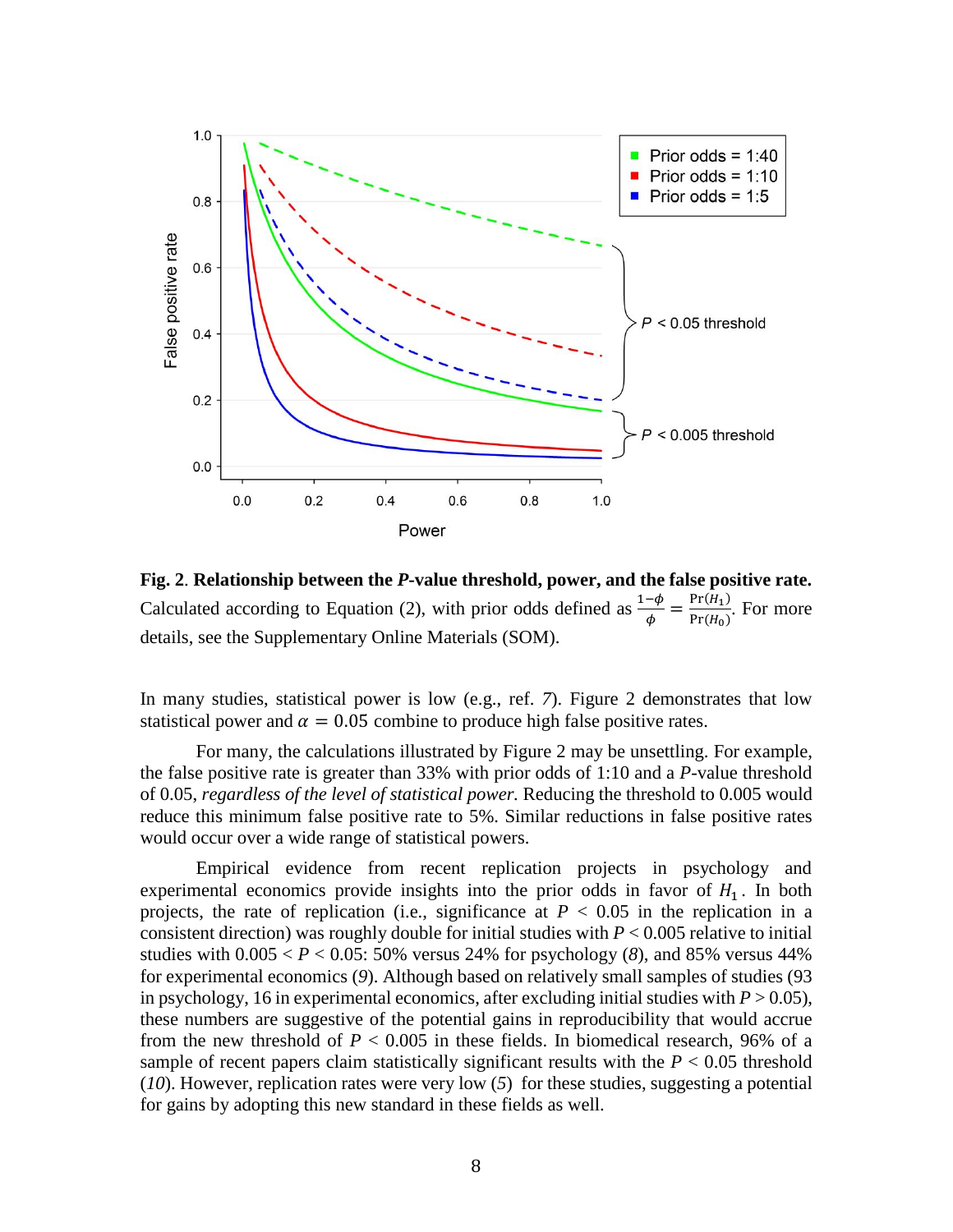## **Potential Objections**

We now address the most compelling arguments against adopting this higher standard of evidence.

*The false negative rate would become unacceptably high.* Evidence that does not reach the new significance threshold should be treated as suggestive, and where possible further evidence should be accumulated; indeed, the combined results from several studies may be compelling even if any particular study is not. Failing to reject the null hypothesis does *not* mean accepting the null hypothesis. Moreover, the false negative rate will not increase if sample sizes are increased so that statistical power is held constant.

For a wide range of common statistical tests, transitioning from a *P*-value threshold of  $\alpha = 0.05$  to  $\alpha = 0.005$  while maintaining 80% power would require an increase in sample sizes of about 70%. Such an increase means that fewer studies can be conducted using current experimental designs and budgets. But Figure 2 shows the benefit: false positive rates would typically fall by factors greater than two. Hence, considerable resources would be saved by not performing future studies based on false premises. Increasing sample sizes is also desirable because studies with small sample sizes tend to yield inflated effect size estimates (*11*), and publication and other biases may be more likely in an environment of small studies (*12*). We believe that efficiency gains would far outweigh losses.

*The proposal does not address multiple hypothesis testing, P-hacking, publication bias, low power, or other biases (e.g., confounding, selective reporting, measurement error), which are arguably the bigger problems.* We agree. Reducing the *P*-value threshold complements—does not substitute for—solutions to these other problems, which include good study design, ex ante power calculations, pre-registration of planned analyses, replications, and transparent reporting of all statistical analyses conducted.

*The appropriate threshold for statistical significance should be different for different research communities.* We agree that the significance threshold selected for claiming a new discovery should depend on the prior odds that the null hypothesis is true, the number of hypotheses tested, the study design, the relative cost of Type I versus Type II errors, and other factors that vary by research topic. For exploratory research with very low prior odds (well outside the range in Figure 2), even lower significance thresholds than 0.005 are needed. Recognition of this issue led the genetics research community to move to a "genome-wide significance threshold" of  $5\times10^{-8}$  over a decade ago. And in high-energy physics, the tradition has long been to define significance by a "5-sigma" rule (roughly a *P*-value threshold of  $3\times10^{-7}$ ). We are essentially suggesting a move from a 2-sigma rule to a 3-sigma rule.

Our recommendation applies to disciplines with prior odds broadly in the range depicted in Figure 2, where use of  $P < 0.05$  as a default is widespread. Within those disciplines, it is helpful for consumers of research to have a consistent benchmark. We feel the default should be shifted.

*Changing the significance threshold is a distraction from the real solution, which is to replace null hypothesis significance testing (and bright-line thresholds) with more*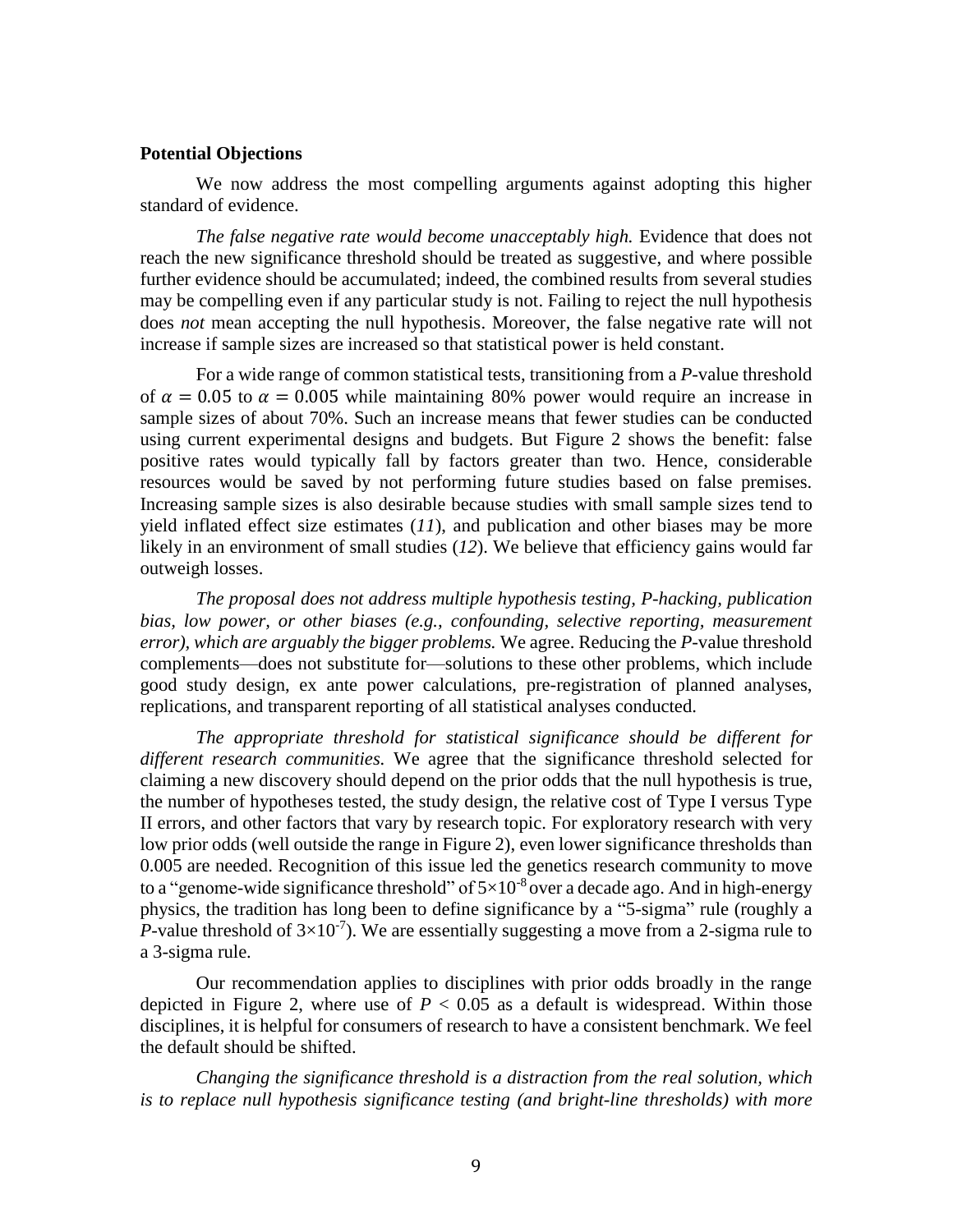*focus on effect sizes and confidence intervals, treating the P-value as a continuous measure, and/or a Bayesian method.* Many of us agree that there are better approaches to statistical analyses than null hypothesis significance testing, but as yet there is no consensus regarding the appropriate choice of replacement (*13*). Even after the significance threshold is changed, many of us will continue to advocate for alternatives to null hypothesis significance testing.

### **Concluding remarks**

Ronald Fisher understood that the choice of 0.05 was arbitrary when he introduced it (*14*). Since then, theory and empirical evidence have demonstrated that a lower threshold is needed. A much larger pool of scientists are now asking a much larger number of questions, often with much lower prior odds of success.

For research communities that continue to rely on null hypothesis significance testing, reducing the *P*-value threshold for claims of new discoveries to 0.005 is an actionable step that will immediately improve reproducibility. We emphasize that this proposal is about standards of evidence, not standards for policy action nor standards for publication. Results that do not reach the threshold for statistical significance (whatever it is) can still be important and merit publication in top journals if they address important research questions with rigorous methods. This proposal should not be used to reject publications of novel findings with  $0.005 < P < 0.05$  properly labeled as suggestive evidence. We must reward quality and transparency of research as we impose these more stringent standards, and we should monitor how researchers' behaviors are affected by this change. Otherwise, science runs the risk that the more demanding threshold for statistical significance will be met to the detriment of quality and transparency.

Journals can help transition to the new statistical significance threshold. Authors and readers can themselves take the initiative by describing and interpreting results more appropriately in light of the new definition of "statistical significance." The new significance threshold will help researchers and readers to understand and communicate evidence more accurately.

## **References and Notes:**

- 1. A. G. Greenwald *et al*., Effect sizes and p values: What should be reported and what should be replicated? *Psychophysiology* **33**, 175-183 (1996).
- 2. V. E. Johnson, Revised standards for statistical evidence. *Proc. Natl. Acad. Sci. U.S.A.* **110**, 19313-19317 (2013).
- 3. A. Dreber *et al*., Using prediction markets to estimate the reproducibility of scientific research. *Proc. Natl. Acad. Sci. U.S.A.* **112**, 15343-15347 (2015).
- 4. V. E. Johnson *et al*., On the reproducibility of psychological science. *J. Am. Stat. Assoc.* **112,** 1-10 (2016).
- 5. G. C. Begley, J. P. A. Ioannidis, Reproducibility in science: Improving the standard for basic and preclinical research. *Circ. Res.* **116,** 116-126 (2015).
- 6. R. E. Kass, A. E. Raftery, Bayes Factors. *J. Am. Stat. Assoc.* **90**, 773-795 (1995).